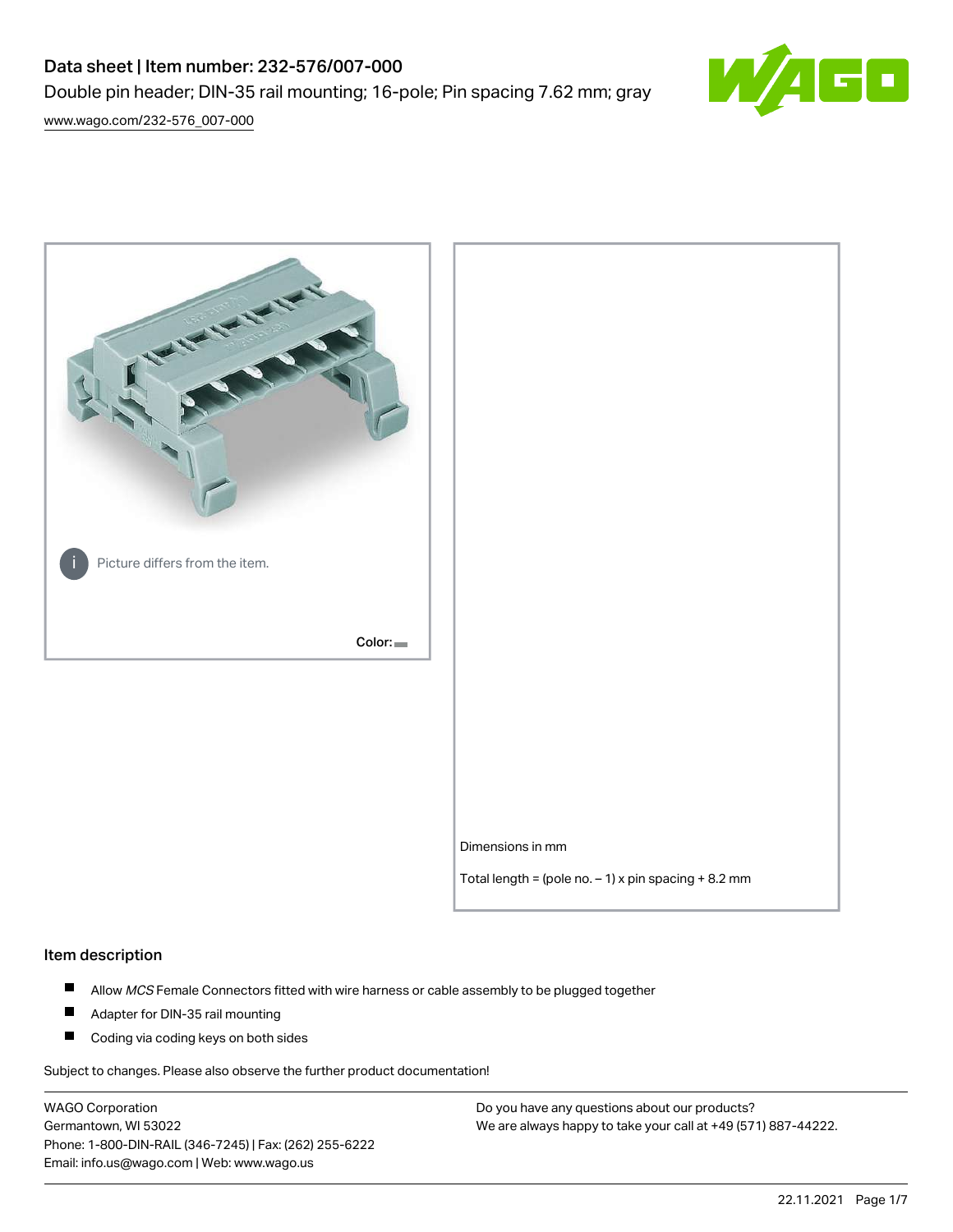

## Data Notes

| Safety information 1 | The <i>MCS – MULTI CONNECTION SYSTEM</i> includes connectors<br>without breaking capacity in accordance with DIN EN 61984. When<br>used as intended, these connectors must not be connected<br>/disconnected when live or under load. The circuit design should<br>ensure header pins, which can be touched, are not live when<br>unmated. |
|----------------------|--------------------------------------------------------------------------------------------------------------------------------------------------------------------------------------------------------------------------------------------------------------------------------------------------------------------------------------------|
| Variants:            | Other pole numbers<br>Other versions (or variants) can be requested from WAGO Sales or<br>configured at https://configurator.wago.com/                                                                                                                                                                                                     |

## Electrical data

## IEC Approvals

| Ratings per                 | IEC/EN 60664-1                                                        |
|-----------------------------|-----------------------------------------------------------------------|
| Ratings (note)              | Notice: Male connectors must not be live when disconnected!           |
| Rated voltage (III / 3)     | 500 V                                                                 |
| Rated surge voltage (III/3) | 6 <sub>kV</sub>                                                       |
| Rated voltage (III/2)       | 50 V                                                                  |
| Rated surge voltage (III/2) | 6 <sub>kV</sub>                                                       |
| Nominal voltage (II/2)      | 1000V                                                                 |
| Rated surge voltage (II/2)  | 6 <sub>kV</sub>                                                       |
| Rated current               | 12A                                                                   |
| Legend (ratings)            | $(III / 2)$ $\triangle$ Overvoltage category III / Pollution degree 2 |

## UL Approvals

| Approvals per                  | UL 1059 |
|--------------------------------|---------|
| Rated voltage UL (Use Group B) | 300 V   |
| Rated current UL (Use Group B) | 15 A    |
| Rated voltage UL (Use Group D) | 300 V   |
| Rated current UL (Use Group D) | 10 A    |

## Ratings per UL

| Rated voltage UL 1977 | 600 V |
|-----------------------|-------|
| Rated current UL 1977 |       |

Subject to changes. Please also observe the further product documentation!

| <b>WAGO Corporation</b>                                | Do you have any questions about our products?                 |  |
|--------------------------------------------------------|---------------------------------------------------------------|--|
| Germantown, WI 53022                                   | We are always happy to take your call at +49 (571) 887-44222. |  |
| Phone: 1-800-DIN-RAIL (346-7245)   Fax: (262) 255-6222 |                                                               |  |
| Email: info.us@wago.com   Web: www.wago.us             |                                                               |  |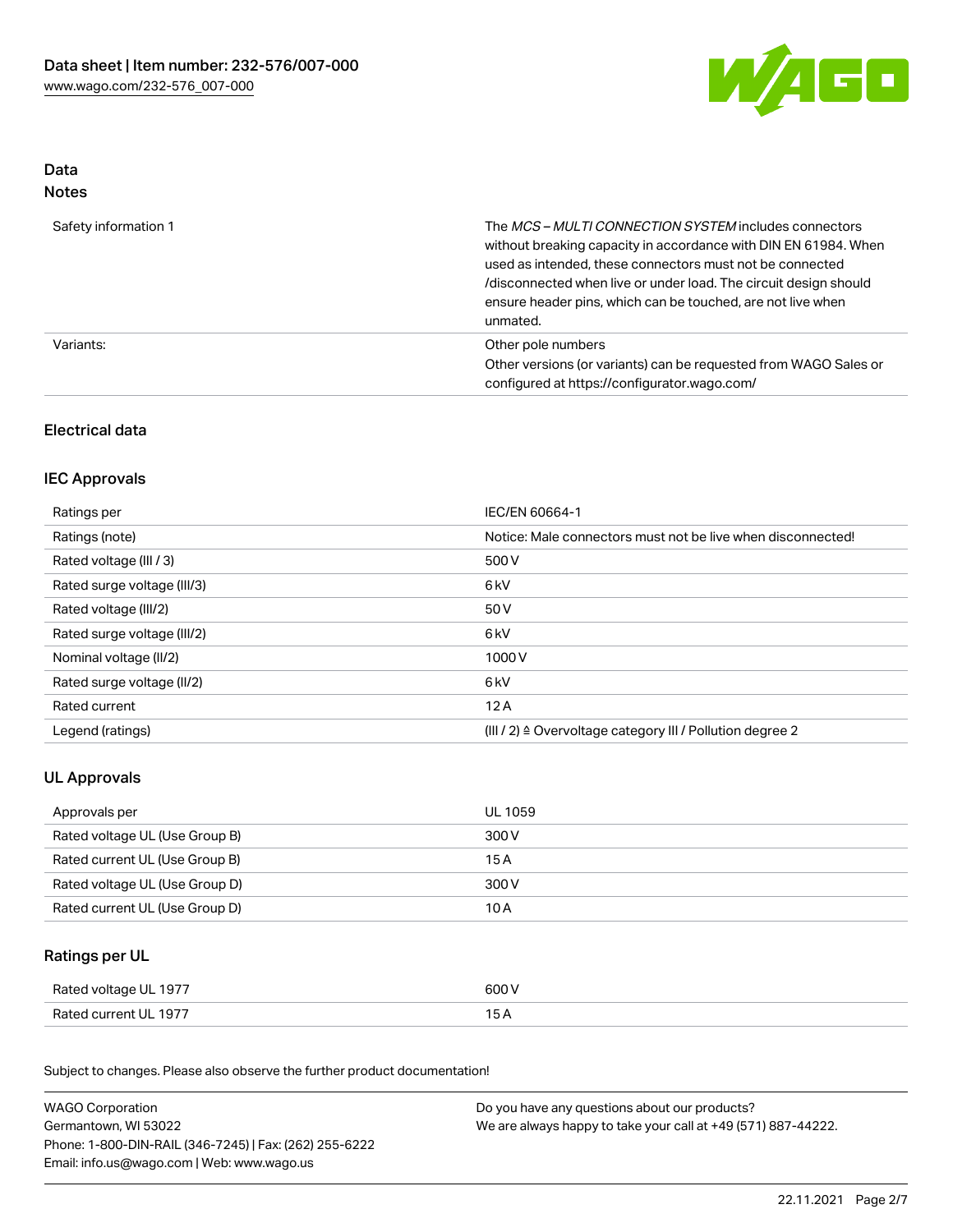

## CSA Approvals

| Approvals per                                                              | <b>CSA</b>                                    |
|----------------------------------------------------------------------------|-----------------------------------------------|
| Rated voltage CSA (Use Group B)                                            | 300V                                          |
| Rated current CSA (Use Group B)                                            | 15A                                           |
| Rated voltage CSA (Use Group D)                                            | 300V                                          |
| Rated current CSA (Use Group D)                                            | 10A                                           |
|                                                                            |                                               |
| <b>Connection data</b>                                                     |                                               |
| Total number of potentials                                                 | 6                                             |
| Number of connection types                                                 | 1                                             |
| Number of levels                                                           | 1                                             |
|                                                                            |                                               |
| <b>Connection 1</b>                                                        |                                               |
| Number of poles                                                            | 6                                             |
|                                                                            |                                               |
| Physical data                                                              |                                               |
| Pin spacing                                                                | 7.5 mm / 0.295 inch                           |
| Width                                                                      | 120.7 mm / 4.752 inch                         |
| Height from upper-edge of DIN-rail                                         | 15 mm / 0.591 inch                            |
| Depth                                                                      | 42.5 mm / 1.673 inch                          |
|                                                                            |                                               |
| Mechanical data                                                            |                                               |
| Mounting type                                                              | DIN-35 rail                                   |
|                                                                            |                                               |
| Plug-in connection                                                         |                                               |
| Contact type (pluggable connector)                                         | Male connector/plug                           |
| Connector (connection type)                                                | for pluggable connector                       |
| Mismating protection                                                       | No                                            |
| Locking of plug-in connection                                              | Without                                       |
|                                                                            |                                               |
| <b>Material data</b>                                                       |                                               |
| Color                                                                      | gray                                          |
| Material group                                                             |                                               |
| Insulation material                                                        | Polyamide (PA66)                              |
| Flammability class per UL94                                                | V <sub>0</sub>                                |
|                                                                            |                                               |
| Subject to changes. Please also observe the further product documentation! |                                               |
| <b>WAGO Corporation</b>                                                    | Do you have any questions about our products? |

WAGO Corporation Germantown, WI 53022 Phone: 1-800-DIN-RAIL (346-7245) | Fax: (262) 255-6222 Email: info.us@wago.com | Web: www.wago.us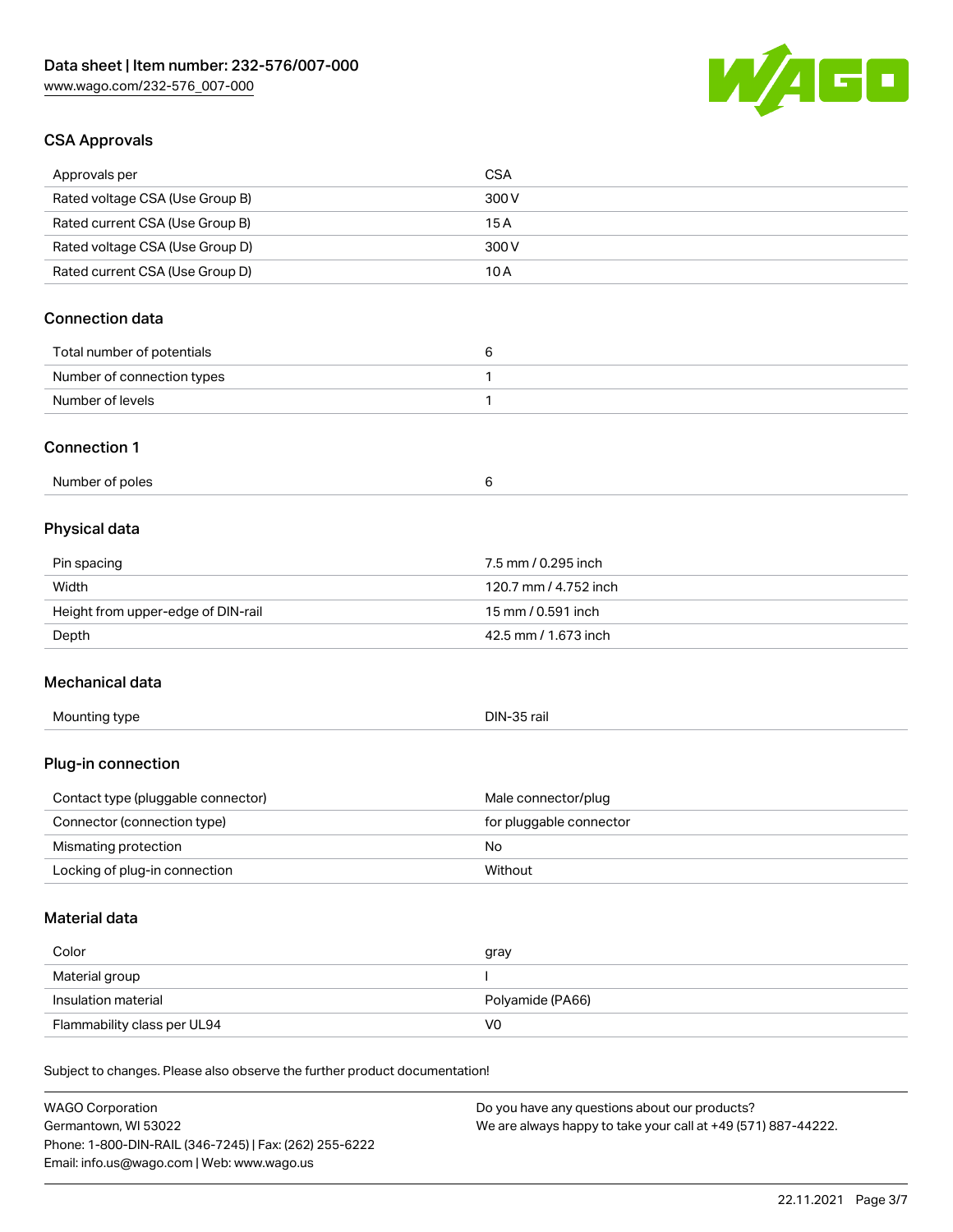[www.wago.com/232-576\\_007-000](http://www.wago.com/232-576_007-000)



| Contact material | Electrolytic copper (E <sub>Cu</sub> ) |
|------------------|----------------------------------------|
| Contact plating  | tin-plated                             |
| Fire load        | 0.399 MJ                               |
| Weight           | 18g                                    |
|                  |                                        |

## Environmental requirements

| Limit temperature range<br>the contract of the contract of the contract of the contract of the contract of the contract of the contract of | +100 °C<br>-60 |
|--------------------------------------------------------------------------------------------------------------------------------------------|----------------|
|--------------------------------------------------------------------------------------------------------------------------------------------|----------------|

## Commercial data

| Product Group         | 3 (Multi Conn. System) |
|-----------------------|------------------------|
| PU (SPU)              | 10 Stück               |
| Packaging type        | box                    |
| Country of origin     | DE                     |
| <b>GTIN</b>           | 4045454340476          |
| Customs tariff number | 85366990990            |

## Approvals / Certificates

#### Country specific Approvals

| Logo               | Approval                                     | <b>Additional Approval Text</b> | Certificate<br>name |
|--------------------|----------------------------------------------|---------------------------------|---------------------|
|                    | CВ<br>DEKRA Certification B.V.               | IEC 61984                       | NL-39756            |
| EMA<br><b>NEUR</b> | <b>KEMA/KEUR</b><br>DEKRA Certification B.V. | EN 61984                        | 2190761.01          |

#### Ship Approvals

Email: info.us@wago.com | Web: www.wago.us

|                         |                                                                            |                                                               | Certificate |
|-------------------------|----------------------------------------------------------------------------|---------------------------------------------------------------|-------------|
| Logo                    | Approval                                                                   | <b>Additional Approval Text</b>                               | name        |
| ABS                     | <b>ABS</b>                                                                 |                                                               | $19 -$      |
|                         | American Bureau of Shipping                                                |                                                               | HG15869876- |
|                         |                                                                            |                                                               | <b>PDA</b>  |
|                         | BV                                                                         | <b>IEC 60998</b>                                              | 11915/D0 BV |
|                         | Bureau Veritas S.A.                                                        |                                                               |             |
|                         | <b>DNV GL</b>                                                              | EN 60998                                                      | TAE000016Z  |
|                         | Det Norske Veritas, Germanischer Lloyd                                     |                                                               |             |
|                         | Subject to changes. Please also observe the further product documentation! |                                                               |             |
| <b>WAGO Corporation</b> |                                                                            | Do you have any questions about our products?                 |             |
| Germantown, WI 53022    |                                                                            | We are always happy to take your call at +49 (571) 887-44222. |             |
|                         | Phone: 1-800-DIN-RAIL (346-7245)   Fax: (262) 255-6222                     |                                                               |             |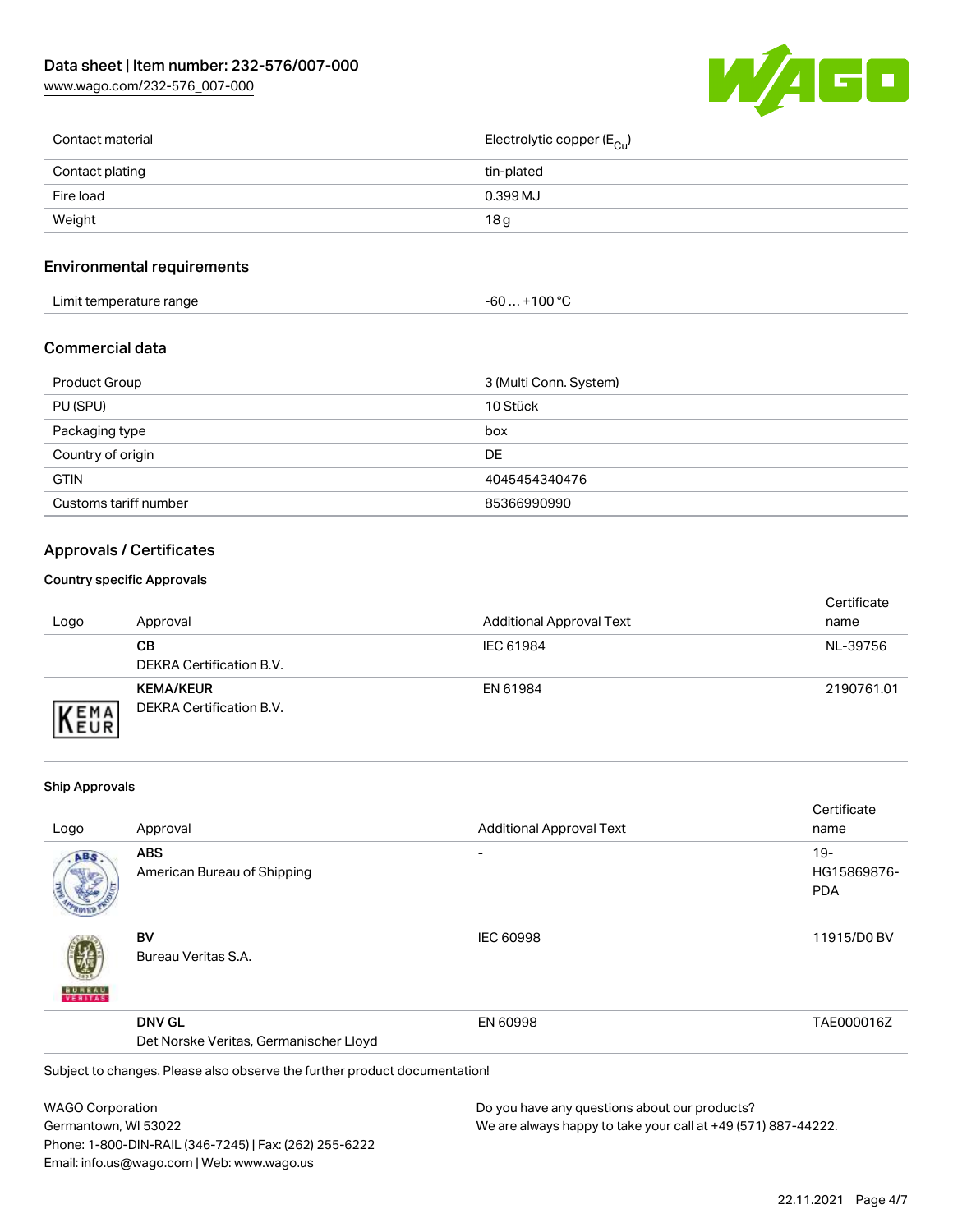

#### UL-Approvals

| Logo   | Approval                                    | <b>Additional Approval Text</b> | Certificate<br>name |
|--------|---------------------------------------------|---------------------------------|---------------------|
| Я      | <b>UR</b><br>Underwriters Laboratories Inc. | <b>UL 1059</b>                  | E45172              |
| 8<br>N | <b>UR</b><br>Underwriters Laboratories Inc. | <b>UL 1977</b>                  | E45171              |

#### Counterpart



Item no.231-216/026-000 Female plug; 16-pole; 12 AWG max; pin spacing 7.5 mm; 1 conductor per pole; gray [www.wago.com/231-216/026-000](https://www.wago.com/231-216/026-000)

## Optional accessories

#### Carrier rail

| Mounting accessories |                                                                                                                                             |                      |  |  |
|----------------------|---------------------------------------------------------------------------------------------------------------------------------------------|----------------------|--|--|
|                      | Item no.: 210-197<br>Steel carrier rail; 35 x 15 mm; 1.5 mm thick; 2 m long; slotted; similar to EN 60715; silver-colored                   | www.wago.com/210-197 |  |  |
|                      | Item no.: 210-198<br>Copper carrier rail; 35 x 15 mm; 2.3 mm thick; 2 m long; unslotted; according to EN 60715; copper-<br>colored          | www.wago.com/210-198 |  |  |
|                      | Item no.: 210-504<br>Steel carrier rail; 35 x 7.5 mm; 1 mm thick; 2 m long; slotted; galvanized; according to EN 60715; silver-<br>colored  | www.wago.com/210-504 |  |  |
|                      | Item no.: 210-505<br>Steel carrier rail; 35 x 7.5 mm; 1 mm thick; 2 m long; unslotted; galvanized; according to EN 60715;<br>silver-colored | www.wago.com/210-505 |  |  |
|                      | Item no.: 210-506<br>Steel carrier rail; 35 x 15 mm; 1.5 mm thick; 2 m long; unslotted; galvanized; similar to EN 60715; silver-<br>colored | www.wago.com/210-506 |  |  |
|                      | Item no.: 210-508<br>Steel carrier rail; 35 x 15 mm; 1.5 mm thick; 2 m long; slotted; galvanized; similar to EN 60715; silver-<br>colored   | www.wago.com/210-508 |  |  |
|                      | Item no.: 210-113<br>Steel carrier rail; 35 x 7.5 mm; 1 mm thick; 2 m long; unslotted; according to EN 60715; silver-colored                | www.wago.com/210-113 |  |  |
|                      |                                                                                                                                             |                      |  |  |

Subject to changes. Please also observe the further product documentation!

WAGO Corporation Germantown, WI 53022 Phone: 1-800-DIN-RAIL (346-7245) | Fax: (262) 255-6222 Email: info.us@wago.com | Web: www.wago.us Do you have any questions about our products? We are always happy to take your call at +49 (571) 887-44222.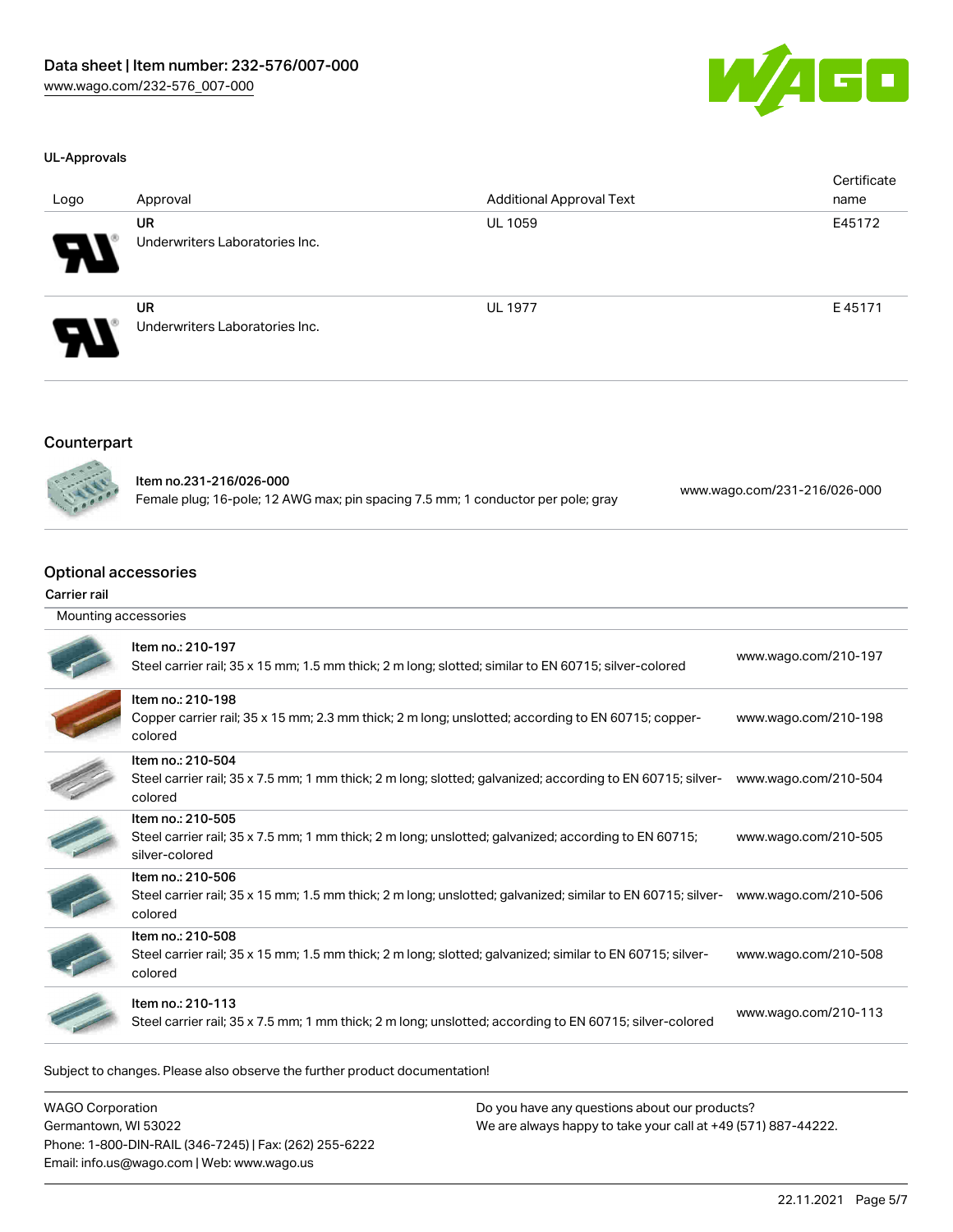[www.wago.com/232-576\\_007-000](http://www.wago.com/232-576_007-000)





#### Item no.: 210-118

Steel carrier rail; 35 x 15 mm; 2.3 mm thick; 2 m long; unslotted; according to EN 60715; silver-colored [www.wago.com/210-118](http://www.wago.com/210-118)

|                               | Item no.: 210-112                                                                                                                                |                      |
|-------------------------------|--------------------------------------------------------------------------------------------------------------------------------------------------|----------------------|
|                               | Steel carrier rail; 35 x 7.5 mm; 1 mm thick; 2 m long; slotted; according to EN 60715; "Hole width 25 mm; www.wago.com/210-112<br>silver-colored |                      |
|                               | Item no.: 210-114                                                                                                                                |                      |
|                               | Steel carrier rail; 35 x 15 mm; 1.5 mm thick; 2 m long; unslotted; similar to EN 60715; silver-colored                                           | www.wago.com/210-114 |
|                               | Item no.: 210-115                                                                                                                                |                      |
|                               | Steel carrier rail; 35 x 7.5 mm; 1 mm thick; 2 m long; slotted; according to EN 60715; "Hole width 18 mm; www.wago.com/210-115                   |                      |
|                               | silver-colored                                                                                                                                   |                      |
|                               | Item no.: 210-196                                                                                                                                |                      |
|                               | Aluminum carrier rail; 35 x 8.2 mm; 1.6 mm thick; 2 m long; unslotted; similar to EN 60715; silver-colored                                       | www.wago.com/210-196 |
| Coding                        |                                                                                                                                                  |                      |
| Coding                        |                                                                                                                                                  |                      |
|                               | Item no.: 231-130                                                                                                                                |                      |
|                               | Coding key; snap-on type; light gray                                                                                                             | www.wago.com/231-130 |
|                               |                                                                                                                                                  |                      |
| <b>Downloads</b>              |                                                                                                                                                  |                      |
| <b>Documentation</b>          |                                                                                                                                                  |                      |
| <b>Additional Information</b> |                                                                                                                                                  |                      |

| Technical explanations | 2019 Apr 3 | pdf    | Download |
|------------------------|------------|--------|----------|
|                        |            | 2.0 MB |          |

## Installation Notes

#### Application



Angled female connector – straight female connector

#### Product family

Subject to changes. Please also observe the further product documentation!

WAGO Corporation Germantown, WI 53022 Phone: 1-800-DIN-RAIL (346-7245) | Fax: (262) 255-6222 Email: info.us@wago.com | Web: www.wago.us